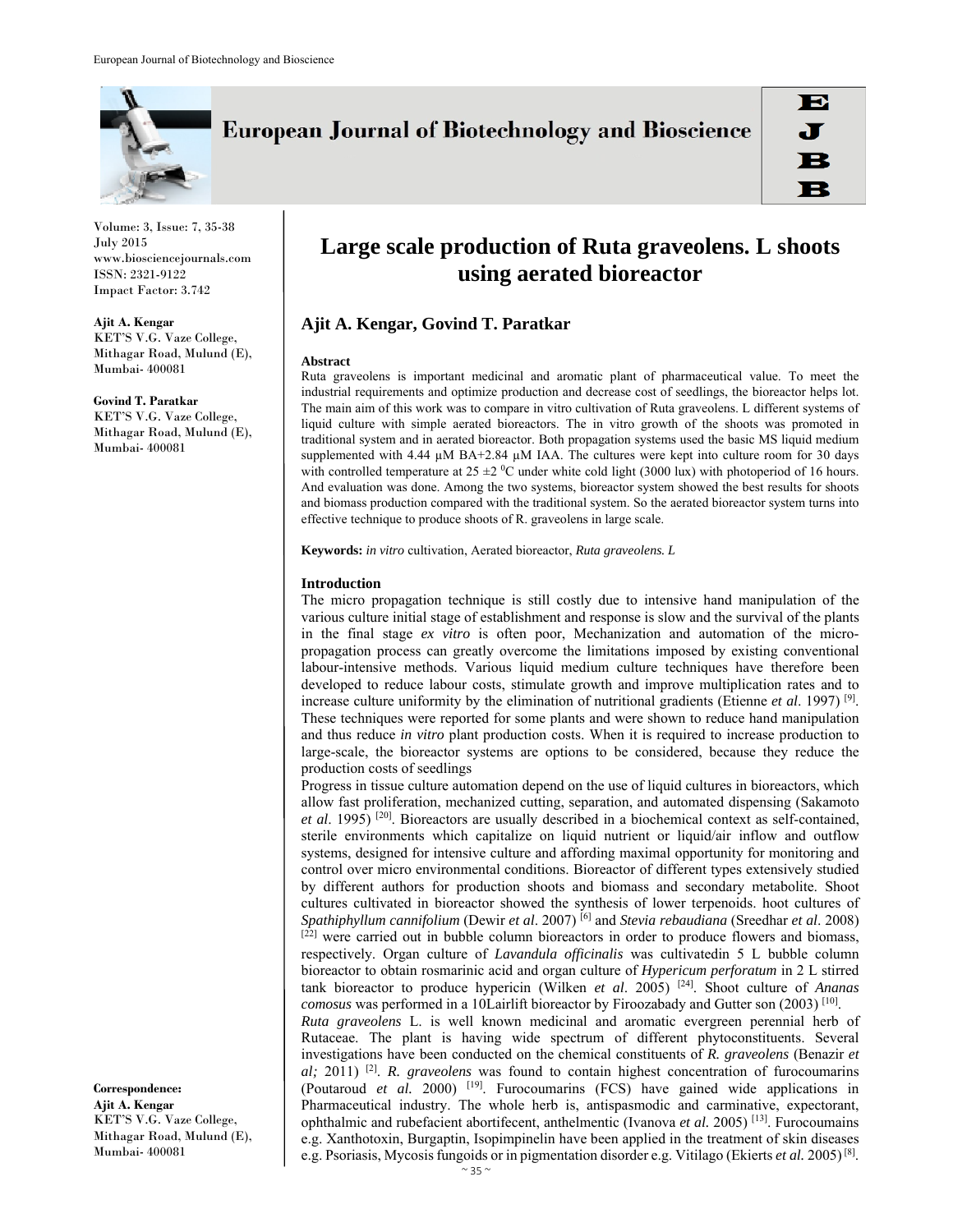The volatile oil from *R. graveolens* possesses phototoxical, bacteriostatistical and anthelmentic activities (Petit-Paly *et al.* 1988) [17]. Fungicidal activity of the essential oil of *R. graveolens* and 8-MOP has been reported (Oliva *et al.*; 1999; Oliva *et al.* 2003)<sup>[15, 16]</sup>. Rutin- a compound isolated from *Ruta,* which has been suggested to have an anti-oxidant properties and to reduce triglycerol level (Bernardo *et al.* 2002) [3]. Wide applications of *Ruta graveolens* L. in pharmaceutical industry has led to increased interest in large scale plant production, with emphasis on use of in vitro cultures. Attempts have been made previously to develop protocols for the micropropagation of *Ruta graveolens* (Castro and Barros, 1997; Faisal *et al.*, 2005, 2006; Sekar. T and Gopalkrishnan M. (2007) [5, 21]. Bohidhar *et al.*, 2008, Tejavathi *et al.* 2010) <sup>[4, 23]</sup>. Diwan and Malpathak (2008) <sup>[7]</sup> reported one-step protocol with improved regeneration efficiency for multiple shoots induction employing liquid culture systems. They scaled up shoots in liquid culture system from 250 mL to 2 L in Erlenmeyer flask and further scale up of 5 L, in glass culture vessel. Gontier *et al.;* (2005) [12] developed an efficient low cost bioreactor for production of furocoumarins with *R. graveolens* L. shoot cultures. The aim of present investigation was to compare the traditional systems of *in vitro* propagation with simple aerated bioreactor for *Ruta graveolens* for large-scale shoot biomass production.

### **Materials and Methods**

**Establishment and maintenance of** *in vitro* **shoot cultures**  Healthy shoots maintained on MS solid medium with 4.44  $\mu$ M BA + 2.84  $\mu$ M IAA were inoculated in liquid MS medium with the same composition of PGR with 3 % sucrose and pH adjusted to 5.7. Shoot cultures were agitated on gyratory shaker at 100 rpm under fluorescent light using 16 hr photoperiod and temperature was maintained at 23  $\pm 2^0$ C. Shoots were maintained regularly by subculturing every 15 days and these shoots were used for inoculating bioreactor. The multiple shoots of *Ruta graveolens* were scaled up to 500 ml conical flask prior to the cultivation in bioreactor for 30 days. When 250 ml flask was used 3 gm of shoot were inoculated in 50 ml MS medium and in case of 500 ml flask, 5gm of shoots for 100 ml medium.

**Bioreactor system:** Air driven bioreactor is the simplest type of bioreactor in which air filter-sterilized air is passed into the vessels bottom and aeration is done to medium. Since this type of bioreactor are easy to run and cost effective. Simple aerated bioreactor system with capacity 2 litre and 5 litres were designed and fabricated at the KET's V. G. Vaze College, Mulund. The reactors were used for the mass cultivation of *Ruta graveolens*.

**Bioreactor accessories:** An air compressor (High speed appliances Mumbai) was used for compressed air. Air was drawn from atmosphere into compressor cylinder through efficient air filters removing dust particles.

**Control panel and air sterilization system:** Outlet of the compressor was fitted with metal pipes for the passage of air from compressor to vessel containing sterilized water. The moist air saturated in vessel containing sterilized water was passed to vessel containing to bioreactor vessel. Air was processed before coming in contact with sterile shoots. Air pressure of 1.0 bar was maintained. Sterile air inlet and outlet

were connected with venting filter Midisart® 2000 (Sartorus staedim biotech, Goettingen, Germany) to maintain sterility.

**Bioreactor vessel:** Aerated bioreactor was fabricated with 2 litre and 5 litre capacities. Both the bioreactor vessels were designed in such way the reactor vessel with four ports. Two ports for air inlet and outlet and other two ports for medium inlet and out let and air inlet and outlet were connected to hydrophobic air filter (Midisart® 2000).2 Litre bioreactor was conical shaped with height of vessel 23 cm and diameter of base 18 cm with air tight lid of 7.5 cm. The lid consisted of four ports, an air-inlet, air-outlet, medium-inlet, and medium-outlet. Air was circulated with the help of a circular sparger with 5.5 cm diameter which was placed 1 cm from the bottom of the reactor (Fig.1.1).

Whereas 5 litre bioreactor was 31 cm in height and 17 cm diameter with lid (Fig.1.2). The air tight lid of bioreactor vessel also consisted of four ports, an air- inlet, air- outlet, medium-inlet, and medium-outlet. Air was circulated with the help of a circular sparger with diameter 12 cm diameter which was placed 2 cm from the bottom of the reactor below the perforated steel grid. The air-inlet, air-outlet ports were connected to Teflon micro porous air filter (Midisart® 2000) with a pore size of 0.2µ, to maintain sterility. The sterile compressed air was first passed into vessel filled with sterilized water. This was done to retain moisture level of air which prevented drying of cultures. The sterile moist air then introduces in the bioreactor vessels through the sparger. The continuous outflow of air was maintained through air- outlet port. All bioreactor systems were connected with the help of autoclavable silicon tubing's.

**Culture conditions:** Both the bioreactors were incubated in culture room at  $25 \pm 2^0$ C under 16 hrs photoperiod with cool, white fluorescent tube light (3000 Lux) with 80% relative humidity for 30 days.

## **Results and Discussion**

### **Establishment and scale up of multiple shoots**

Shoot cultures isolated from differentiated shoot grown on MS agar medium supplemented with 4.44  $\mu$ M BA + 2.84  $\mu$ M IAA were successfully cultivated in MS liquid medium supplemented with same hormone supplements. Shoot cultures were scaled up from 250 ml conical flask to 500 ml conical flask. This was kept for 30 days for acclimatization and then was transferred into the bioreactor.

When 250 ml flask containing 3 gm of initial inoculum on 50 ml MS liquid medium with  $4.44 \mu M BA + 2.84 \mu M IAA$  was harvested after 15 days, 14 gm of biomass was recovered Shoot cultivated in 500 ml flask with 5 gm of initial inoculum on 200 ml MS medium with same hormone composition were incubated for 30 days. After harvesting on 30th day, 20 gm of final biomass was obtained. Bioreactors with same media composition were inoculated with 15 days old multiple shoot of *R. graveolens* from conical flasks which were maintained on gyratory shaker. For 2 litre bioreactor 10 gm of healthy shoots were inoculated in 400 ml media and for 5 litre bioreactor 16 gm of shoots were inoculated in 1000 ml media under aseptic conditions. The inoculated shoots acclimatize in two days to bioreactor conditions and then they start to multiply vigorously. At the end of first week the base of bioreactor vessel gets covered with the shoots. At the end of 30 days 500ml flask yield 20gm of shoots measuring 5-6 cm in height (Fig.2A), shoots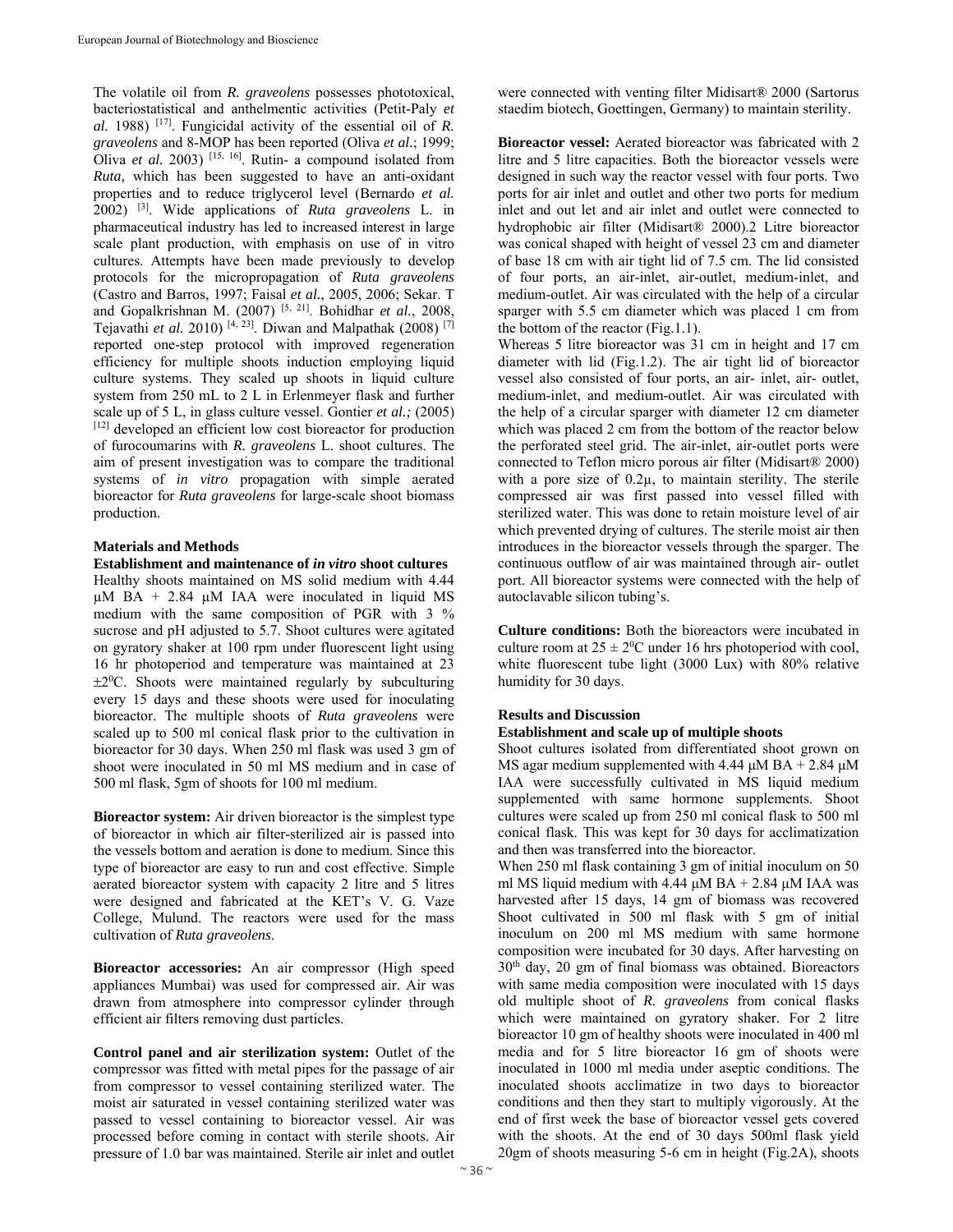were showing hyperhydricity with dark green leaves as shoots were submerged in media. In 2 litre bioreactor the yield obtained measured 180gm of shoots with 10 to 11 cm length. The shoots in this bioreactor were green healthy with little vetrification were observed (Fig.2B). In 5 litre bioreactor vessel 330 gm of shoot biomass was obtained. These shoots measured 15-18 cm in length these shoots were erect and more clustered with leaves broader (Fig.2C, D) than normal shoots. These shoots obtained were without vitrification. Cultures obtained from 5 lit bioreactor system showed better quality and higher multiplication rates, than 2lit, since it was partly submerge in liquid media and the shoots grown in 5 litre bioreactor were grown on perforated steel grid. Shoot culturing in the aerated bio reactor models resulted in a 4.1 folds in 2 litre bioreactor vessel and 5.2 folds in 5 litre bioreactor compared to 500ml conical flask culture. Aerated bioreactor system proved significantly in large scale production of *Ruta graveolens.* The high efficiency of plant propagation using bioreactors has been revealed by the work of many researchers. Phatak and Heble (2002) [18] successfully scaled up *Mentha arvensis* shoot biomass by 3.7 folds in 2 litre aerated bioreactor by using MS basal liquid medium containing 5mg/l BA + 0.5mg/l NAA. Similarly Joshi and Paratkar (2010)<sup>[14]</sup> also succeeded in large scale production of *Eclipta Alba* shoot biomass by using 2 litre aerated bioreactor. They observed 6 fold increases in biomass production by using MS basal liquid medium containing 0.44µM BA. Bioreactor cultivation for shoot cultures of *Artmissia annua* has been demonstraterd by Fulzele and Heble (1994)<sup>[11]</sup>.

|  |  |  |  | Table 1.1: Comparison of Biomass in Different Culture System |
|--|--|--|--|--------------------------------------------------------------|
|--|--|--|--|--------------------------------------------------------------|

| Type of<br><b>Reactor</b>    | <b>Initial Biomass to</b><br>liquid ratio<br>(gm/ml Fresh<br>weight) | <b>Incubation</b><br>period (Days) | Final<br><b>Biomass</b><br>(gm) |
|------------------------------|----------------------------------------------------------------------|------------------------------------|---------------------------------|
| 500ml<br>Flask               | 0.05                                                                 | 30                                 | 20                              |
| 2 Litre<br><b>Bioreactor</b> | 0.025                                                                | 30                                 | 180                             |
| 5 Litre<br><b>Bioreactor</b> | 0.016                                                                | 30                                 | 330                             |



**Fig 1.1:** Schematic diagram of 2 litre bioreactor.



**Fig 1.2** Schematic diagram of 5litre bioreactor

- **A: Sparger A: Sparger**
- **B: Media inlet port B: Media inlet port**
- 
- 
- **C: Air exhaust port C: Air exhaust port**
- **D: Additional outlet D: Additional outlet port** 
	- **E: Perforated steel grid port**



- Fig.2 A‐500ml culture flask with shoots.
	- B ‐ 2.Lit. Bioreactor assembly with shoots
	- C ‐ 5. Lit. Bioreactor assembly
	- D ‐ 5. Lit. Bioreactor assembly with shoots

## **Conclusion**

Shoot culturing in the simple aerated bioreactor systems resulted in a 4.1 folds increase in 2 litre bioreactor vessel and 5.2 folds increase in 5 litre bioreactor compared to 500 ml conical flask culture. The increases in the shoot biomass suggest that the permanent ventilation and the absorption of nutrients from the liquid media are responsible for the favourable effects. We can conclude that our system allowed an efficient nutrient uptake and a good aeration. Thus, provides good growing conditions and makes it possible to achieve high multiplication rate of shoots. The bioreactor system makes it possible to produce large quantities of plants in a relatively small area. Thus aerated bioreactor system proved significantly effective in large scale production of *R. Graveolens*